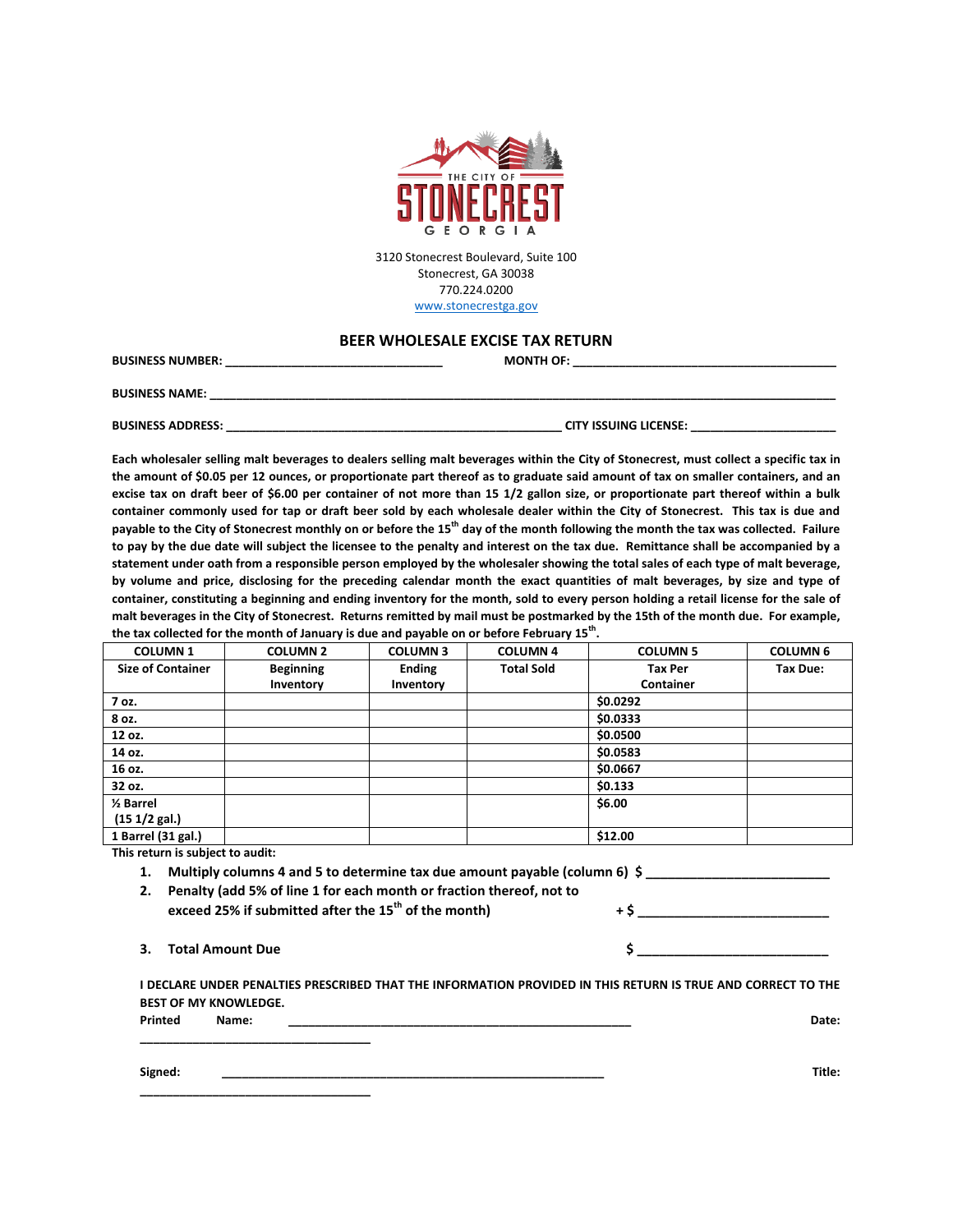**\_\_\_\_\_\_\_\_\_\_\_\_\_\_\_\_\_\_\_\_\_\_\_\_\_\_\_\_\_\_\_\_\_\_\_\_**



**BUSINESS NAME: BUSINESS NAME:** 

| <b>Distributors Name</b> | <b>Address</b> | Phone | Email | <b>Beer</b> | Wine | Liquor           |
|--------------------------|----------------|-------|-------|-------------|------|------------------|
|                          |                |       |       | Y/N         | Y/N  | Y/N              |
|                          |                |       |       |             |      |                  |
|                          |                |       |       |             |      |                  |
|                          |                |       |       |             |      |                  |
|                          |                |       |       | Y/N         | Y/N  | $\overline{Y/N}$ |
|                          |                |       |       |             |      |                  |
|                          |                |       |       |             |      |                  |
|                          |                |       |       | Y/N         | Y/N  | Y/N              |
|                          |                |       |       |             |      |                  |
|                          |                |       |       |             |      |                  |
|                          |                |       |       |             |      |                  |
|                          |                |       |       | Y/N         | Y/N  | Y/N              |
|                          |                |       |       |             |      |                  |
|                          |                |       |       |             |      |                  |
|                          |                |       |       |             |      |                  |
|                          |                |       |       | Y/N         | Y/N  | Y/N              |
|                          |                |       |       |             |      |                  |
|                          |                |       |       |             |      |                  |
|                          |                |       |       |             |      |                  |
|                          |                |       |       | Y/N         | Y/N  | Y/N              |
|                          |                |       |       |             |      |                  |
|                          |                |       |       |             |      |                  |
|                          |                |       |       |             |      |                  |

**Please return this remittance form with payment payable to**: **City of Stonecrest Note: all Payments due by 20th day monthly before 3120 Stonecrest Blvd added fees of 10% Penalty & 1% Interest per month late Stonecrest, GA 30038**